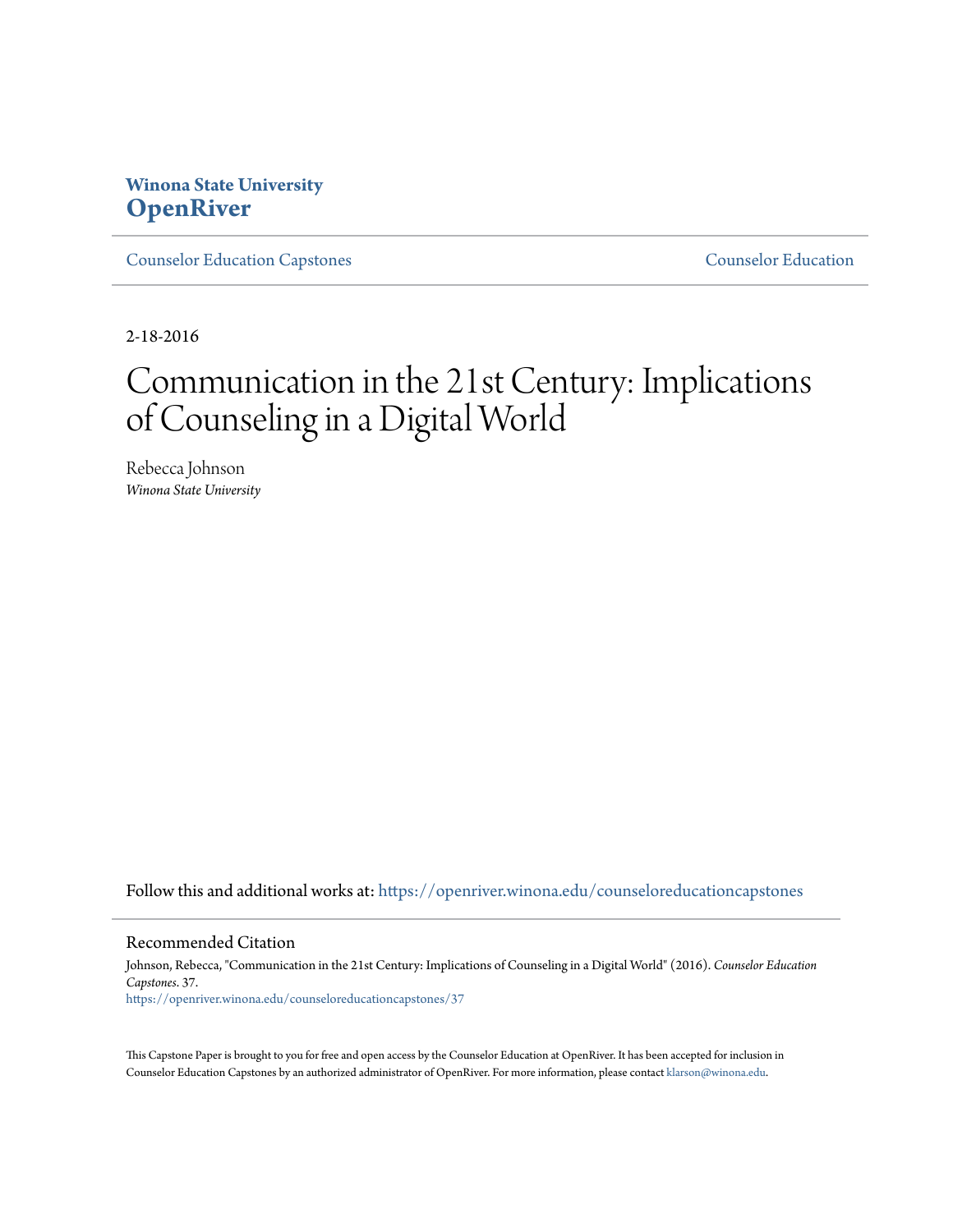# COMMUNICATION IN THE 21ST CENTURY: IMPLICATIONS OF COUNSELING IN A DIGITAL WORLD

Rebecca Johnson

A Capstone Project submitted in partial fulfillment of the

requirements for the Master of Science Degree in

Counselor Education at

Winona State University

Fall 2015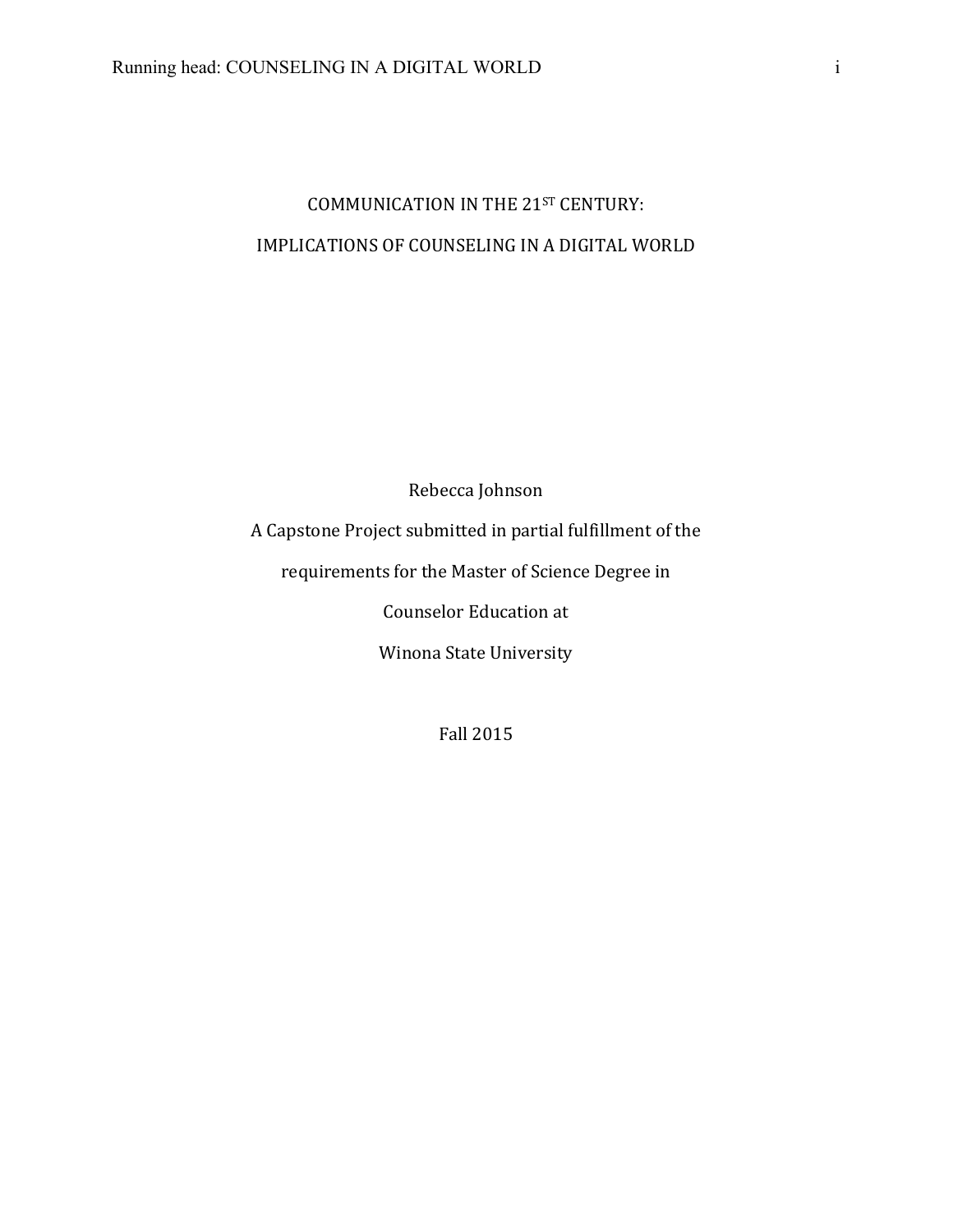Winona State University

College of Education

**Counselor Education Department** 

**CERTIFICATE OF APPROVAL** 

CAPSTONE PROJECT

\_\_\_\_\_\_\_\_\_\_\_\_\_\_\_\_\_\_\_

\_\_\_\_\_\_\_\_\_\_\_\_\_\_\_\_\_\_\_\_\_\_\_\_\_\_

Communication in the  $21$ <sup>st</sup> Century:

Implications of Counseling in a Digital World

This is to certify that the Capstone Project of

Rebecca Johnson

Has been approved by the faculty advisor and the CE 695 – Capstone Project

Course Instructor in partial fulfillment of the requirements for the

Master of Science Degree in

Counselor Education

Capstone Project Supervisor: Jo Itther Ph. D.

Name 

Approval Date: 2/18/16\_\_\_\_\_\_\_\_\_\_\_\_\_\_\_\_\_\_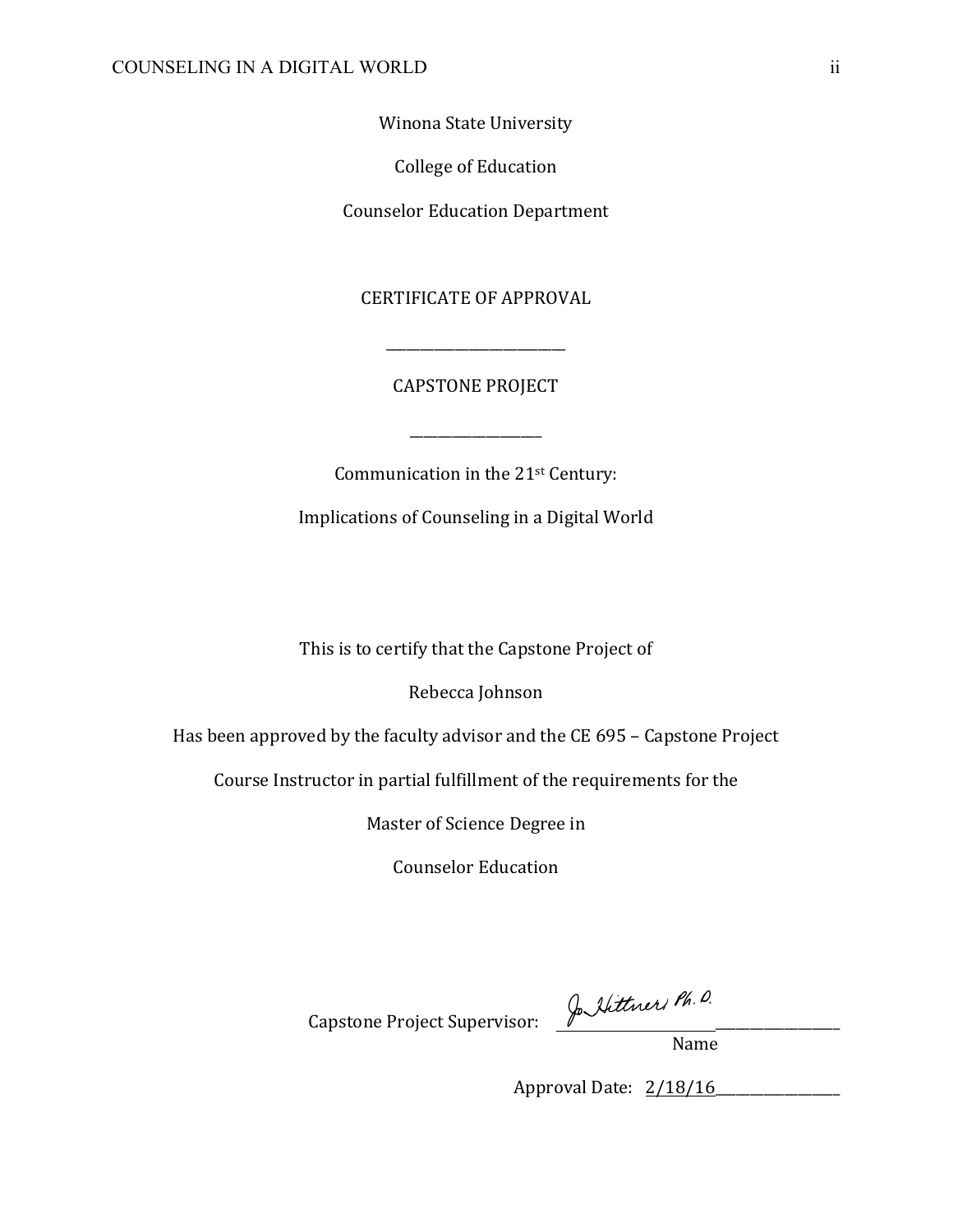## Abstract

The purpose of this paper is to evaluate the implications of social media and technology within the counseling profession. The areas of focus include an overview of the types of digital communication mediums accessible, concerns and ethical dilemmas that arise when counseling online and using social media, the complications with using various forms of digital communication through online counseling, a brief analysis of the benefits, and lastly a guide for future counselors to use when considering entering the digital world. Technology has drastically evolved over the last decade, and managing the digital world can be difficult for some. The information provided in this paper aims to motivate counselors to use new technology by understanding the implications of their actions.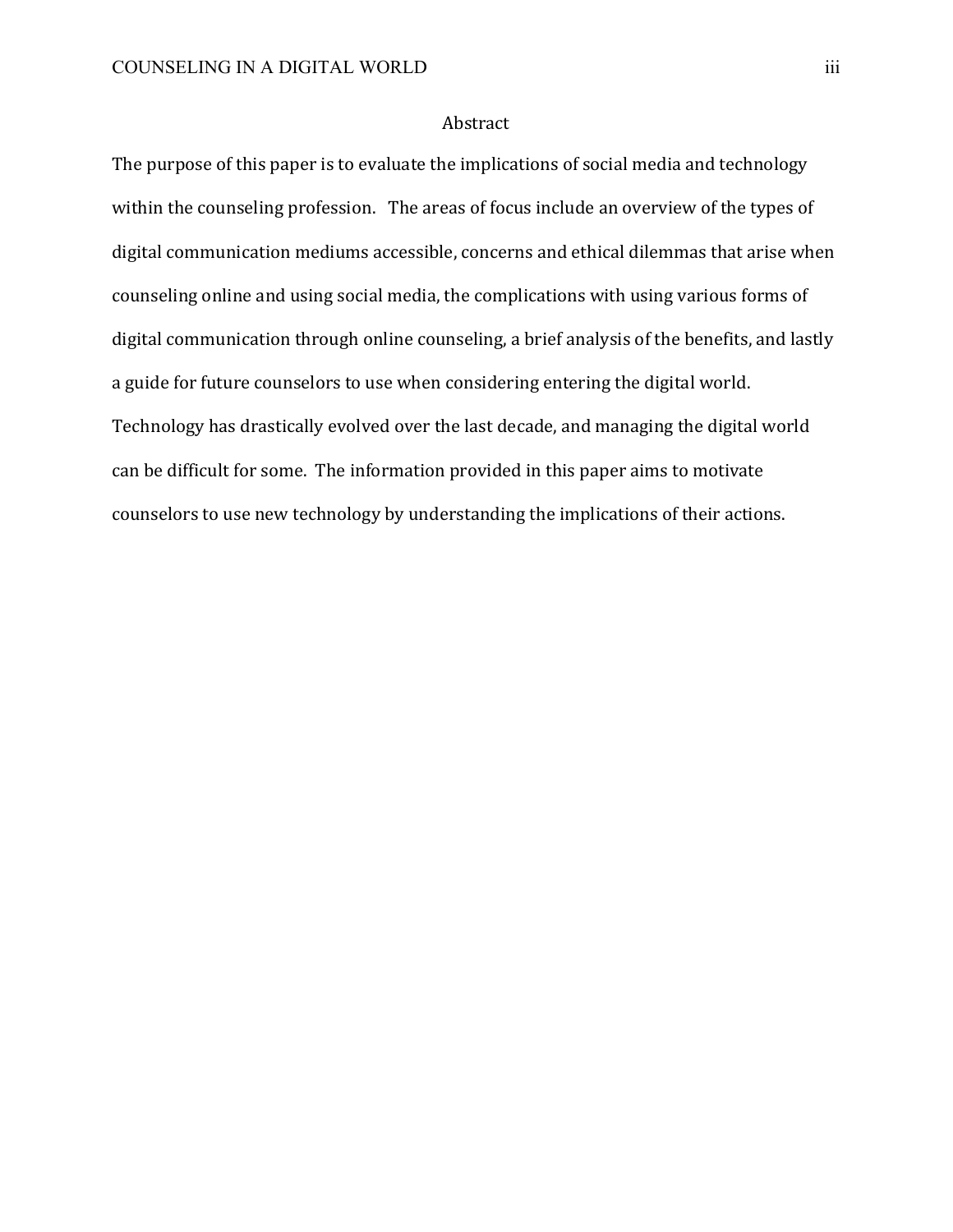# Contents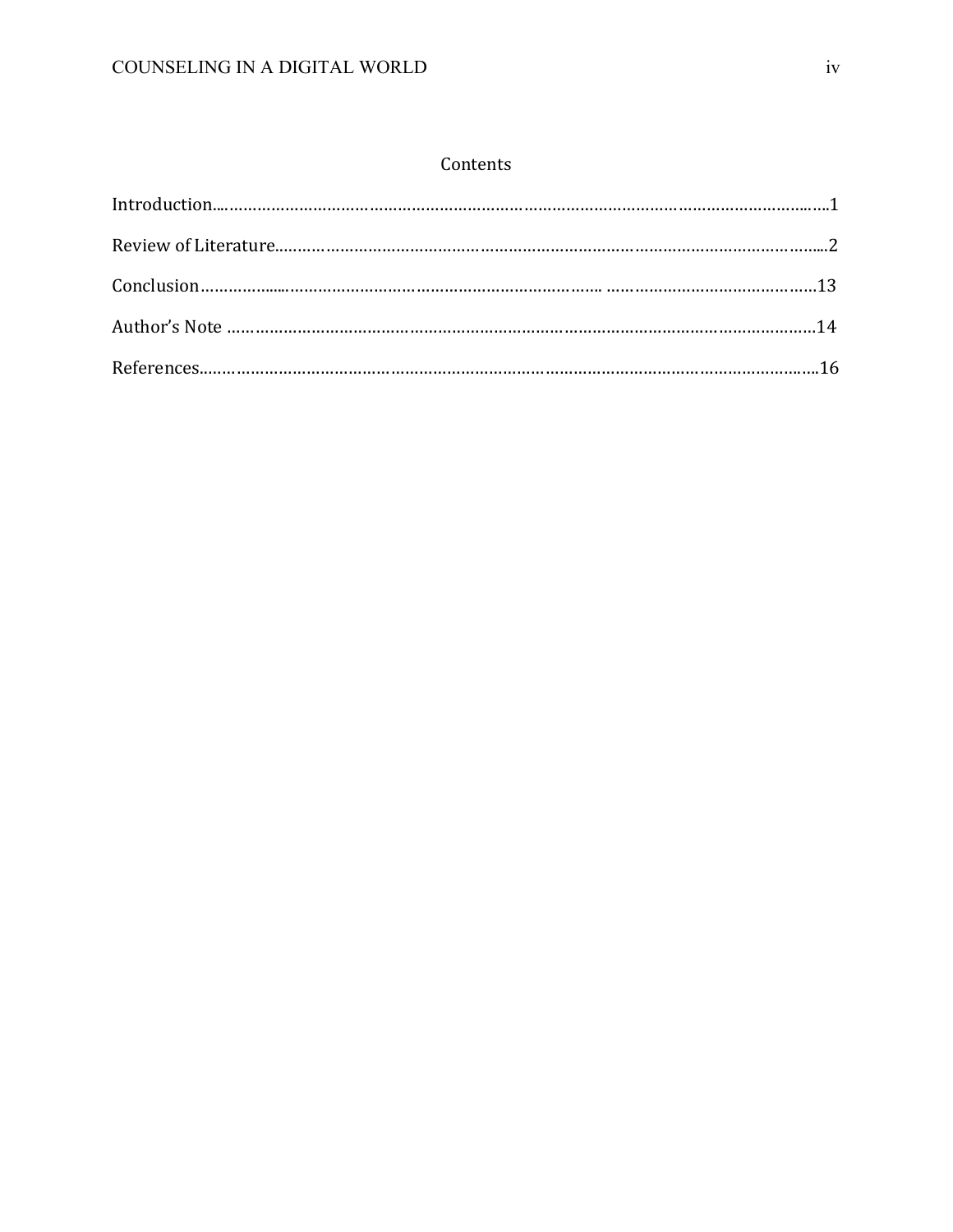#### **Introduction**

The vast majority of US adults are Internet users, have a smartphone, and use social media sites to access and share information. (Institute of Business Ethics, 2011) As digital technologies and social media continue to expand, providers must adapt their professional communication to meet the expectations and needs of consumers. While this world of digital communication is newer to the counseling realm, it is a growing field. Along with this, it is imperative that a provider who chooses to use this platform for working with clients must understand the implications of digital communication. (Rummell and Joyce, 2010) Internet counseling or psychotherapy involves a variety of activities such as psychoeducation, individual therapy, and automated self-help interventions delivered via the Internet. Many of these online communication interventions come with ethical dilemmas and concerns, specifically in the area of confidentiality.

Confidentiality is not only essential for the therapeutic relationship, but also the privacy of both the client and provider. Clients must be aware of the limitations of online counseling or using online resources, and this is the job of the provider to explain. (Townsend, Leese, McDonald, Li, Kerr & Backman, 2015) While the disadvantages and concerns of digital communication are evident, online counseling gives opportunity to those currently without access and gives one more platform to reduce the stigma of mental illness. Digital communication is unavoidable and this paper intends to reduce those misunderstanding related to this new form of communication. (Townsend et al., 2015)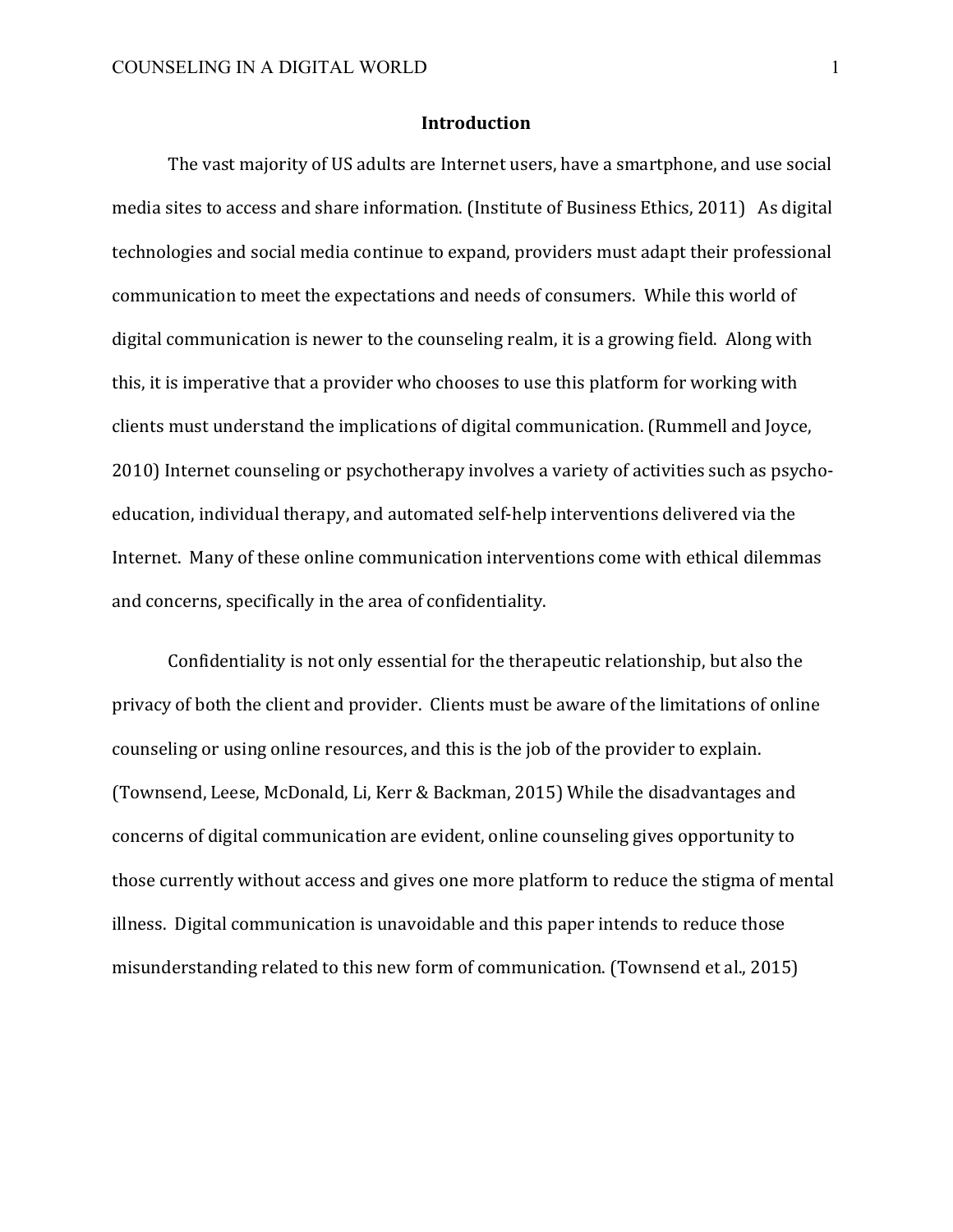#### **Online Mediums**

Social media is a term generally used to describe any form of social interaction that is Internet based. These online tools can include Internet forums, networking sites, webcasts, and blogs. Many practitioners use email, private messaging chat services, chat rooms, video conferencing or computer voice messaging systems to work directly with clients. (Rummell et al., 2010) These new mediums allow instant access to content on a global scale. These forms of media are also free, if not available at a low cost, and are accessible any time of the day. Social media can be interactive and instant, making it difficult to control. This medium can blur private vs. public boundaries because it is a public domain. (Business Ethics, 2011) While this new frontier of communication and access to information has a multitude of benefits, it also shifts the use of social media/the Internet into the counseling practice.

Social media no longer has a clear distinction and does not fit neatly into past categories. (Swatman, 2012) The most popular social media or social networking sites are Facebook, Twitter, and LinkedIn. Outside of these forums, there are more media sites that can be used for self-help, discussing, publishing, and videoconferencing. This emergence of social media has forced a shift in how consumers seek information. (Gagnon & Sabus, 2015) Clients are now able to not only research what kind of care they seek, but also who their doctor/therapist may be, what their diagnosis may be, and what treatment they think they will need. Technology and social media can affect health behaviors and decision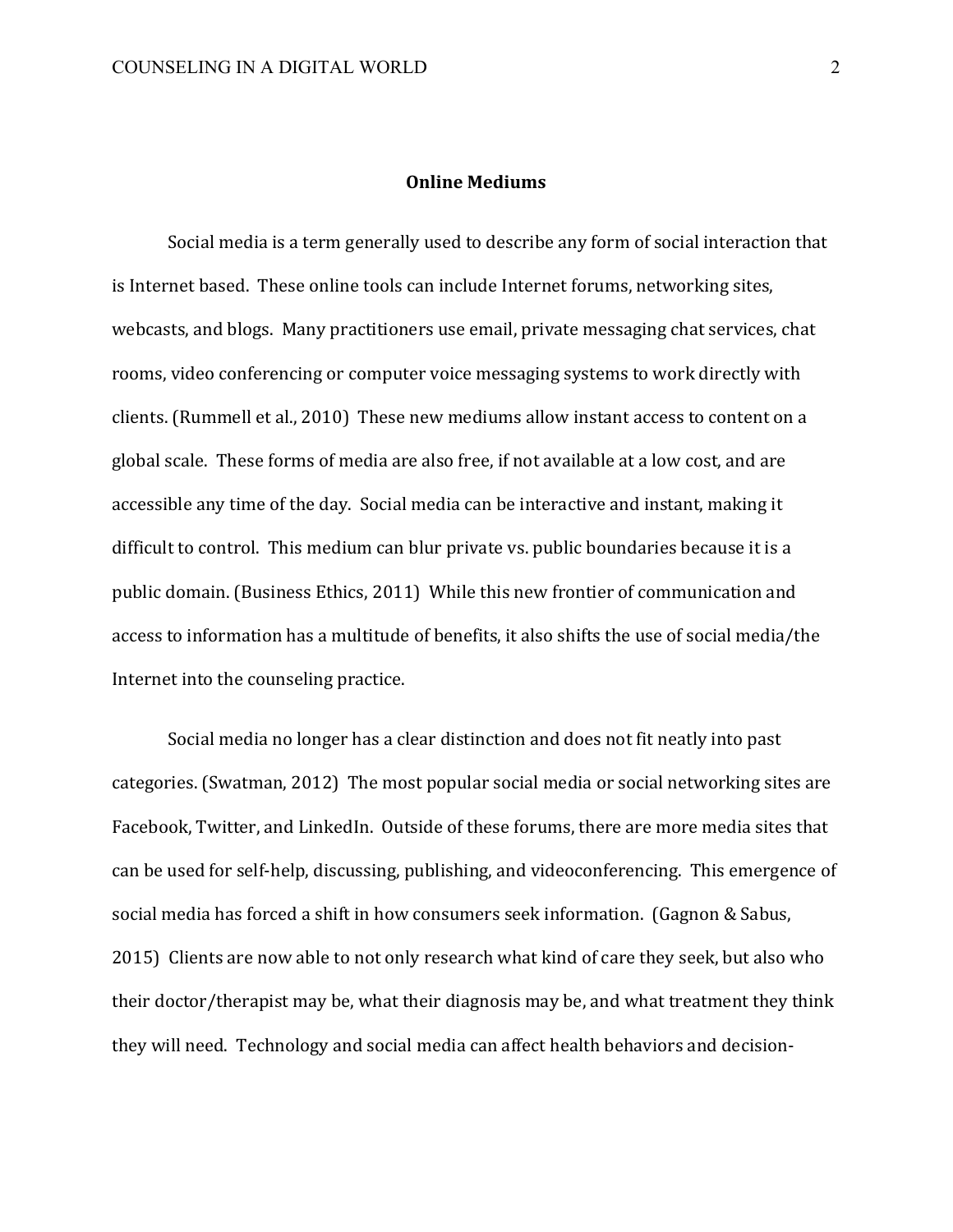making. (Gagnon & Sabus, 2015) This new dynamic alters the boundaries that professionals need to follow and establish.

Each social media site and/or forum has its own "terms of service" that is essentially a legal agreement. These agreements are often hidden behind settings and security pages that establish what information is kept private and what information is available to the public. Like any agreement, those individuals using these sites need to fully understand their rights when they "accept" the terms. Professionals need to be aware that emails, photos, personal information such as address and phone number, and even search history is not kept private on most of these sites. (DeMille, 2014) Even with adjusting privacy setting and "blocking individuals," the information or intellectual property of the individual put on the Internet becomes property of that site. (https://www.facebook.com/terms)

Social media sites come with the wonderful innovations of technology and it is important that providers continue to adapt their communication styles to meet the expectations and needs of their consumers. (Gagnon & Sabus, 2015) Along with this, professionals need to be aware of how they utilize their own professional and personal social media sites. It is hard to escape the realm of digital communication. With an understanding of the concerns and ethical dilemmas that could ensue, providers in the counseling profession and clients will be able to use this technology to its fullest.

#### **Concerns and Ethical Dilemmas**

The previous section outlined a small selection of mediums that could be used or abused in the counseling profession. There are various concerns and ethical dilemmas that can develop from these digital innovations. Online counseling is one of those innovations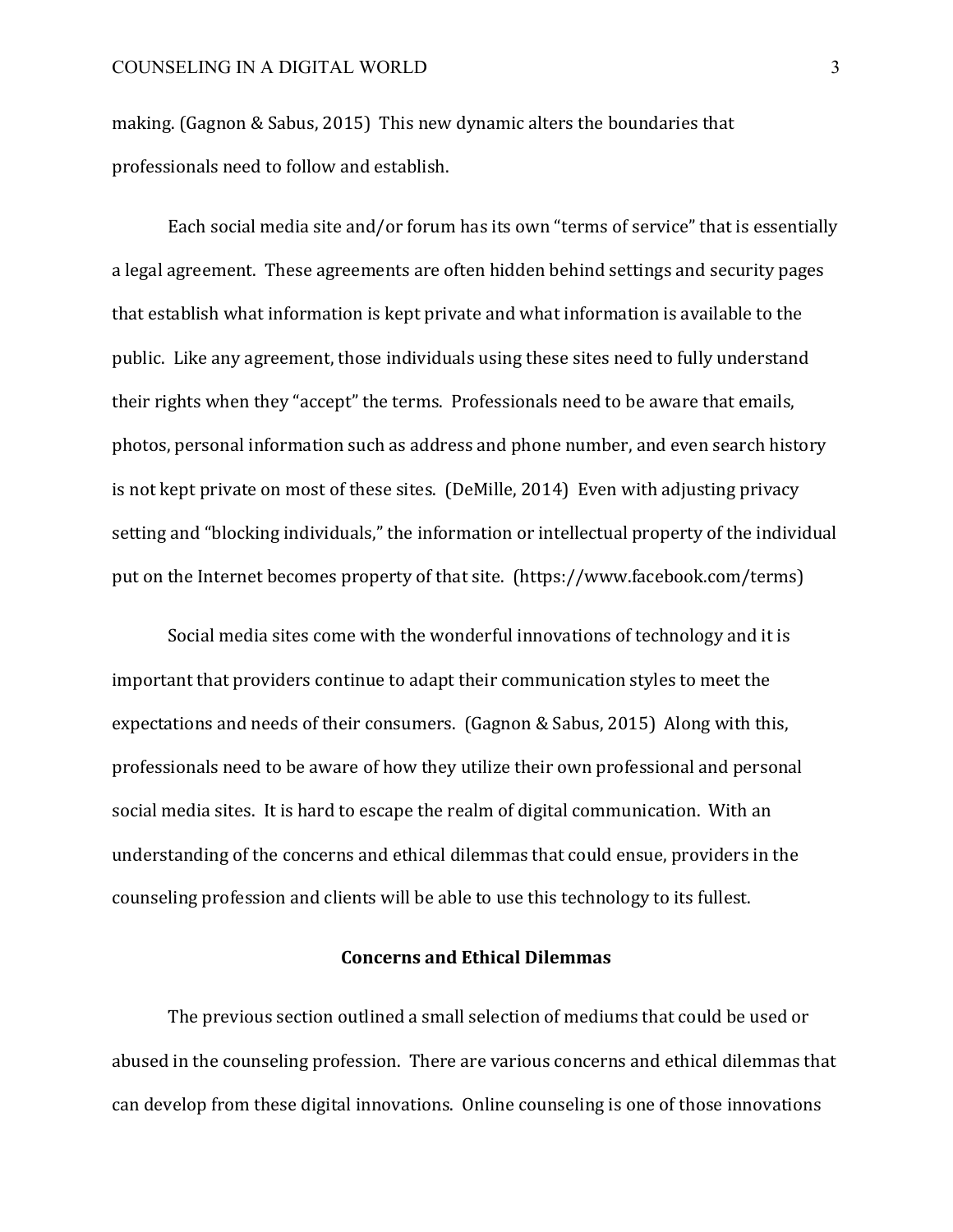that spark controversy within the profession because of the few guidelines, restrictions, or practical suggestions for practice. (Mallen, Vogel, & Rochlen, 2005) As of 2009, there were more than four million online counseling websites. (Haberstroh, 2009) The number of counselors corresponding with their clients has increased since these last statistics because of the benefits the clients are experiencing. (Dubois, 2004) However, with the benefits, there are difficulties that have risen. This section will inform professionals of concerns and possible ethical dilemmas that may arise with online counseling.

Mental health counseling requires licensure from the state in which a counselor/therapist practices. Those who choose to use an online counseling forum need to be aware of their licensure and the jurisdiction in which they can practice, and in which the client resides in. (Baker & Ray, 2011) Each state has different regulations and laws by which a therapist must abide by. (Poh Li, Jaladin, & Abdulah, 2013) Similarly, malpractice insurance generally is only valid if practicing counselors provided service within the scope of their license, which is once again bound to state regulations. (Poh Li et al., 2013) Just because the Internet spreads beyond state and international boundaries, it does not mean the provider's license can. Once a provider has an understanding of where one can provide services, various confidentiality concerns must be delineated.

One of the most critical and clearly stated ethical standards is from Section A.5.e in the ACA Code of Ethics and states "counselors are prohibited from engaging in a personal virtual relationship with individuals with whom they have a current counseling relationship."  $(p. 5)$  It is important to note this ethical standard because this is a clear established boundary, which should not be broken. Often, practicing counselors discuss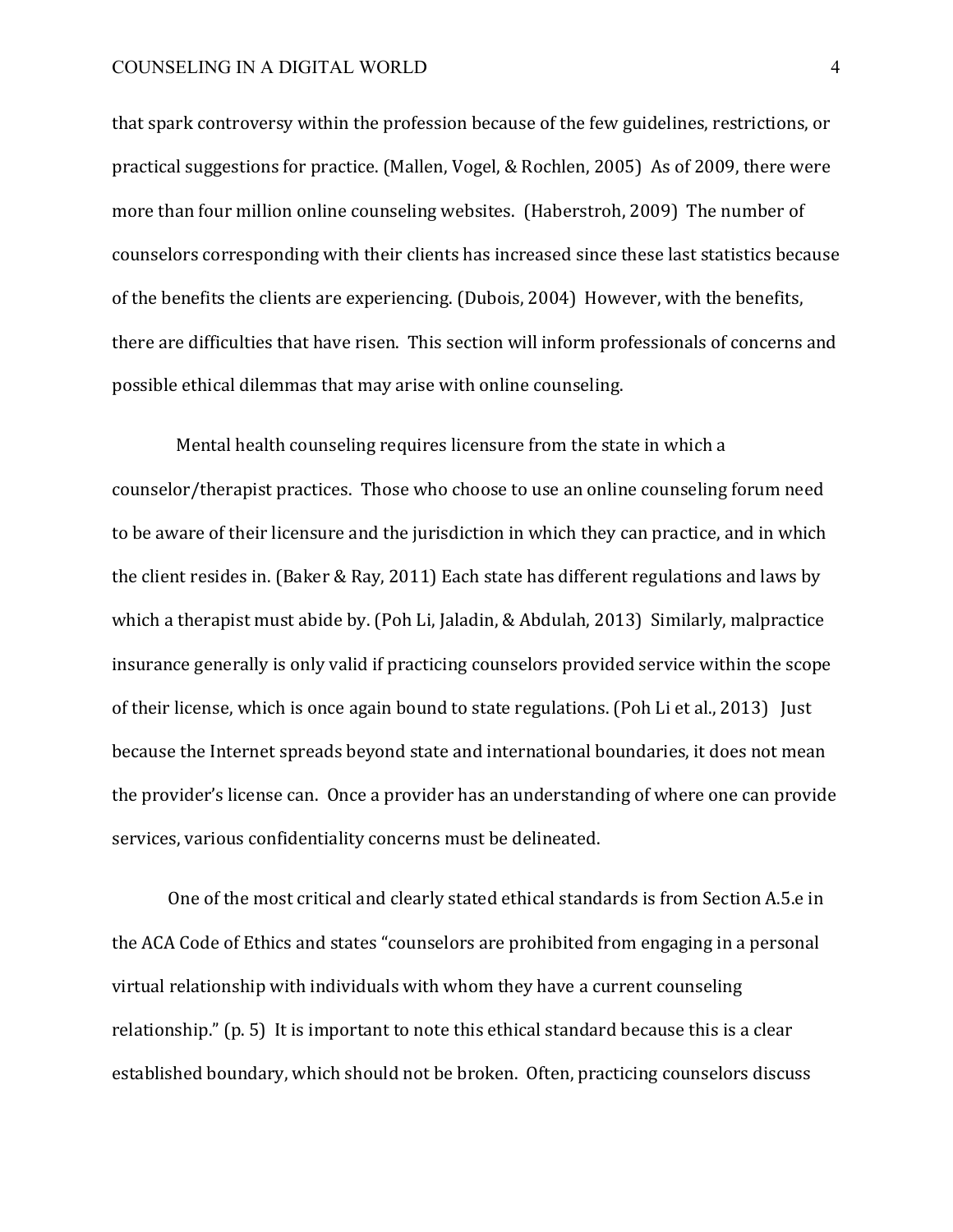issues in relation to whether or not an action will be beneficial to the client. While social media and outside communication with the client may not hinder the quality of service, the professional boundary may be been damaged. (Speight, 2012) Even more crucial, if a client and counselor have a relationship outside of the counseling setting, it gives opportunity for a client to be identified, thus a possible breach of confidentiality. (Jordan et al., 2013)

Along with this, maintaining contact outside of the practice can blur the lines of access and create dependency. The Internet, or the World Wide Web, maintains itself open 24/7, 365 days a year. A provider, in almost all cases, does not follow these hours. Emailing, messaging, and connections through social media allow a client to instantly access a provider. (Kaplan et al, 2011) Clients may see this new form of counseling as a "in the moment" fix rather than what it is  $-$  an arranged session. Immediate responses may be expected, along with a misunderstanding of the relationship boundaries can occur if a provider does not explicitly explain the limitations of communication and service. (Gagnon & Sabus, 2015)

Part of the immediacy that Internet brings is then the concern of reporting homicidal or suicidal clients, or in more severe scenarios, having a client confess their intention to carry out a suicide. (Mallen et al., 2005) A provider, in any setting, needs to discuss and provide resources for individual in crisis situations. Clients need to be aware of the limitations to access a provider and boundaries not only to ensure their own safety when in crisis, but also to reduce a provider's liability. (Speight, 2012)

Many of the legal concerns of online counseling deal with confidentiality. If a counselor chooses to use an online forum to conduct a session, the provider must take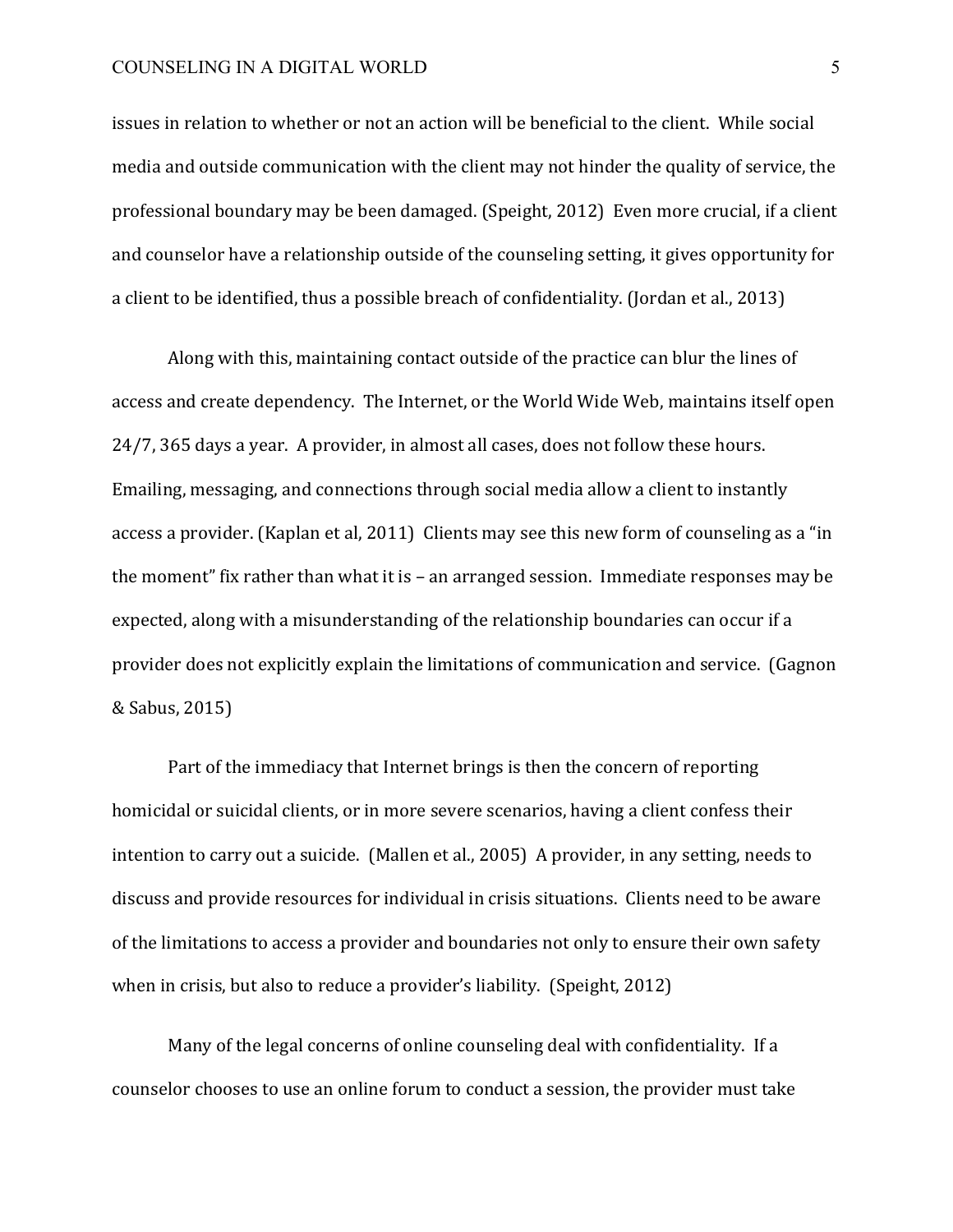steps to limit the risk of third party's receiving or stealing the information shared during a session. (Mahlen et al, 2015) It is worthy to note that online chat sources such as Skype and Google Chat maintain the rights to the material shared within its programming. (Microsoft Privacy Statement, 2015) Thus, if a provider uses these sites, a client must be informed of the limits of confidentiality. If a provider chooses to use a different medium to conduct session, encryption software is available to safeguard the data being transferred. (Mallen et al., 2005) Even with this method, a client could still save an electronic or paper copy of the session that could be viewed by whomever acquires it.

Next there are the limitations to confidentiality that exist by the Health Insurance Portability and Accountability Act (HIPAA). This act is designed to protect individuals and streamline healthcare information in regards to privacy and security. (U.S. Department of Health and Human Services, 2015) Essentially, a client's individual identifiable information must be kept confidential. A provider must assess whether or not their services and record keeping are compliant with HIPAA regulations. If a provider were to make contact with a client via social media platforms, it is imperative that session-related content is not disclosed and that a client has given written permission to interact informally online. (Kaplan, Wade, Conteh, & Matrz, 2011) These regulations are not made to scare away potential online counseling providers, but to maintain client confidentiality.

Most providers use consultation to provide more concise and informed treatment. Section B.7.a in the ACA Code of Ethics states "information shared in a consulting relationship is discussed for professional purposes only. Written and oral reports present only data germane to the purposes of the consultation, and every effort is made to protect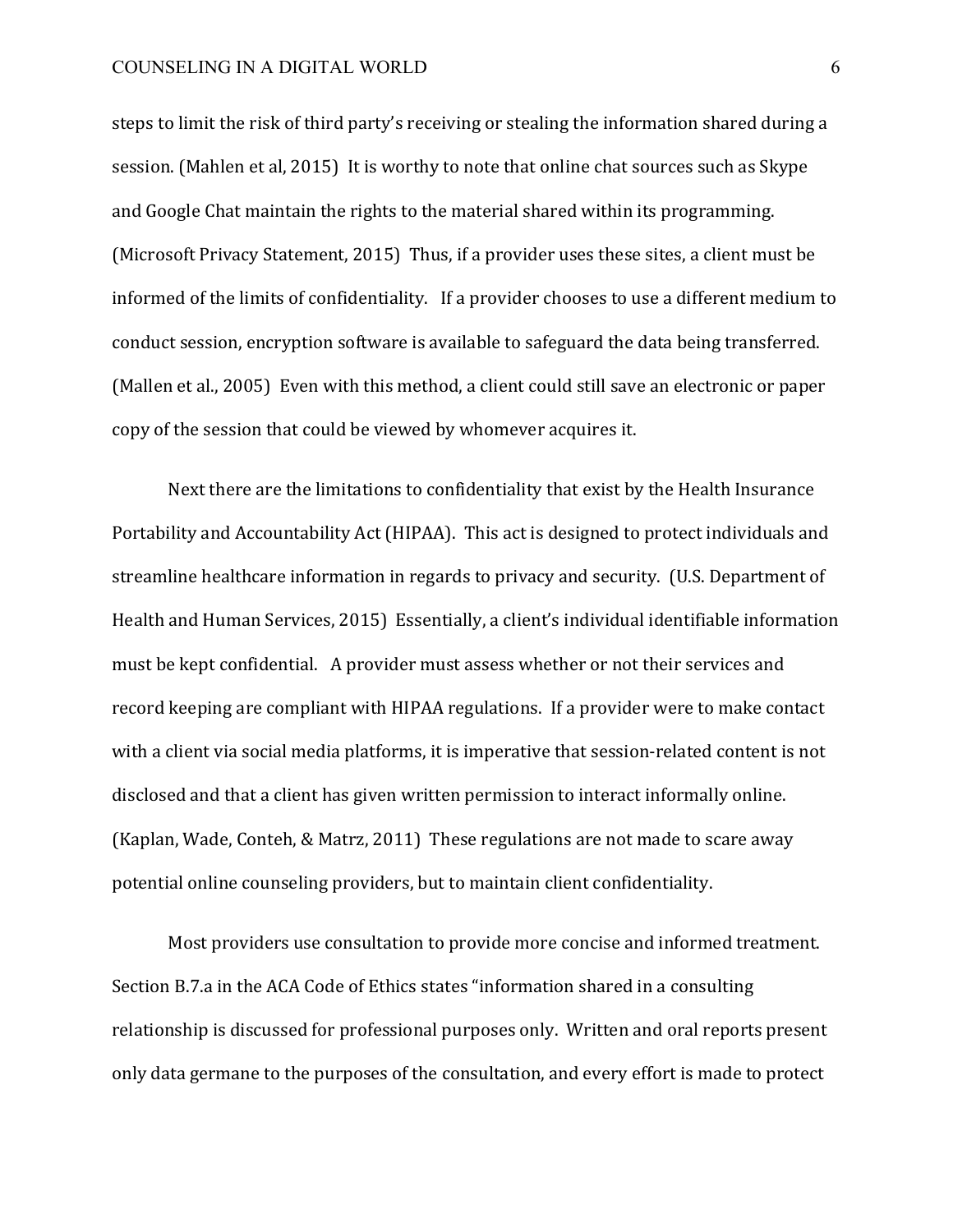client identity and to avoid undue invasion of privacy." (p.8) Providers should be advised that information shared by a client and the clinical impressions a counselor has are as confidential as the client's name. Therefore, counselors who choose to use online forums to consult must take the utmost care in researching the privacy and legitimacy of these forum platforms. Public forums are available to anyone to access and not only does a provider risk breaking confidentiality, but risks receiving advice from unlicensed professionals. (Mallen et al., 2005) Consultation over the Internet is still deemed a risk in all areas, and providers should maintain consultation with licensed individuals they know from the field.

While online counseling allows access for clients, it also creates cultural boundaries. Multicultural competency is highlighted throughout any counseling program. (Hartley, Johnston, & Tarvydas, 2015) Online counseling sets limitations in communication, which can be enhanced when being unable to see or hear the client. Visual cues are lost with text or email, and cultural differences such as age, race, language, and all other surface-level appearance indicators are lost. While this may help reduce assumptions about the client, it may actually increase the reliance on stereotypical information. (Mallen, 2005)

Other multicultural considerations are absent when it comes to style of communication. Language and non-verbal cues often help a provider gain insight into what communication style is most comfortable for a client. (Rummell & Joyce, 2010) Without these, a provider has to rely on guesswork. This will often to lead to miscommunication, misunderstandings, and eventually a loss of the therapeutic relationship. It is also notable to express the difficulties in completing a mental status exam. (Poh Li et al., 2013) A counselor is unable to see a client's appearance, affect, or mannerism, which may give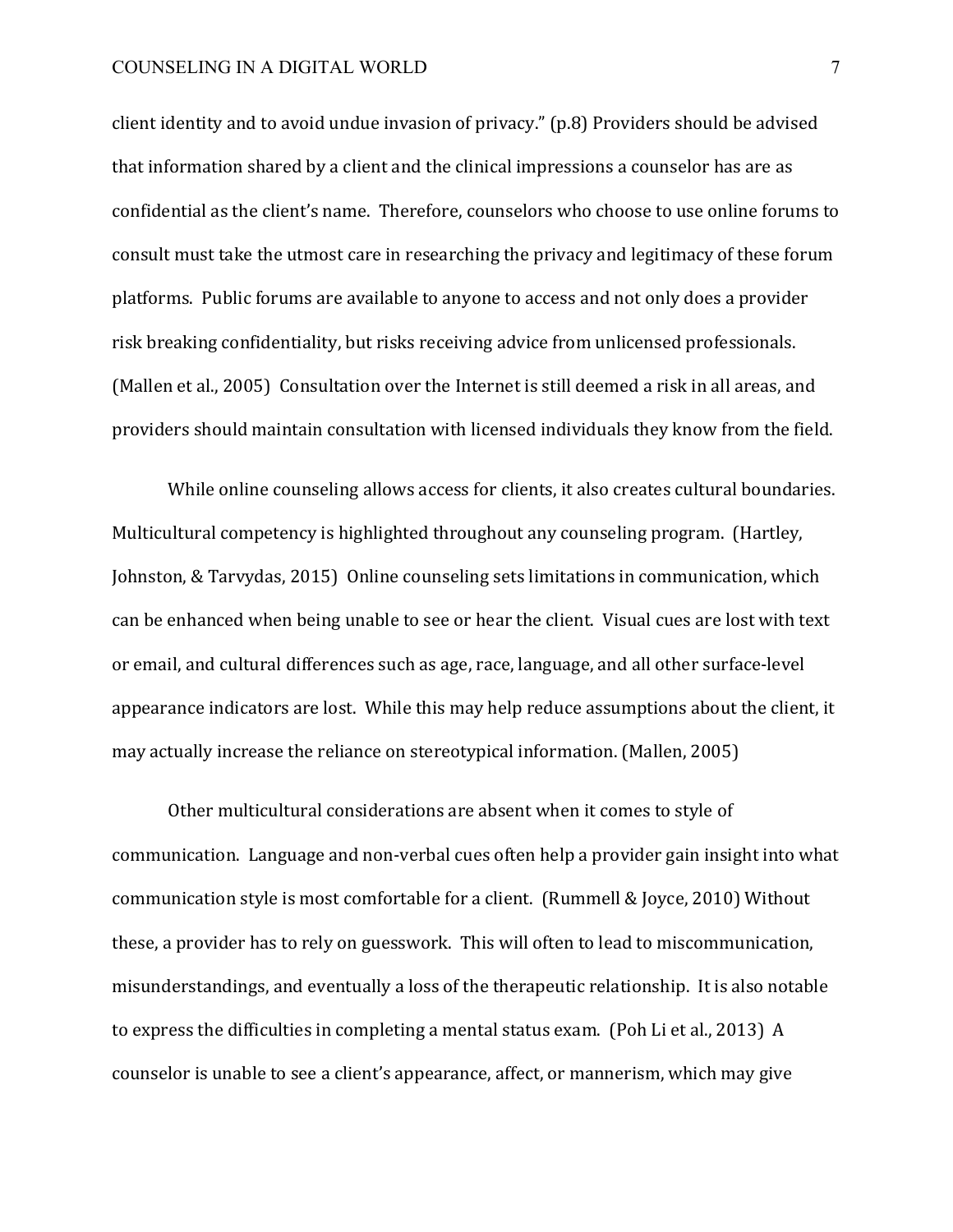insight into the clients presenting concern. Counseling, especially within a multicultural context, relies on more than words to work with a client. Online counseling can limit these beneficial interactions. (Poh Li et al., 2013)

All of these ethical concerns can be reduced if the providers do their research before entering the online counseling world. General ethical codes apply in both settings, and the 2014 ACA Code of Ethics has an established section on Distance Counseling, Technology, and Social Media. It is highly encouraged that all providers understand the implications of this new technology and the ethical dilemmas and concerns. It is also advocated that all providers engage in training of all software and media platforms they utilize. (Reamer, 2013)

#### **Benefits of Digital Communication**

There are many disadvantages and concerns to utilizing digital communication in the counseling profession. With each disadvantage there are contradicting advantages. Society is moving towards the inclusion of online services in all areas. During a time where mental health awareness is on the rise, it is imperative that counseling services become accessible to everyone.

One of the primary advantages to online counseling is that it gives accessible mental health counseling to more people. For clients that have constraints due to physical disabilities making it impossible to leave the home often enough or those who are unable to have access to transportation, online counseling may be the answer. (Haberstroh, 2005) Along with this, individuals who suffer from social phobias may have another way to seek service that they otherwise may not seek out. (Poh Li et al., 2013) Accessibility also can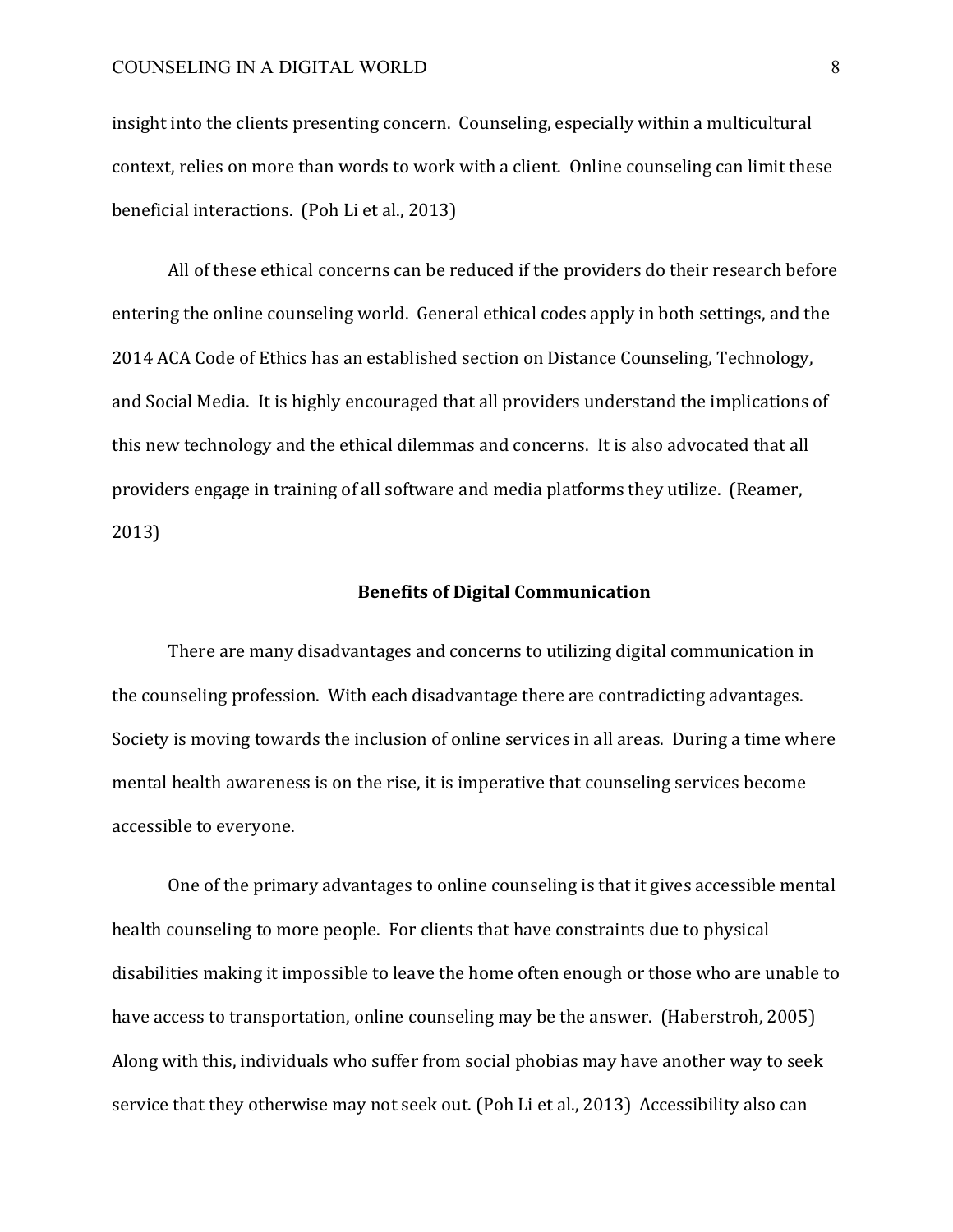help family counseling where a member may be away and unable to be present in person in each session. (Jordan et al., 2014) Essentially, any individual who has access to Internet has access to mental health services.

On the provider's side, this allows for more flexibility. Providers who conduct online counseling would have the option to work from a home office and create their own hours. A provider can also conduct session at his or her own pace, and are not constrained to a practices standard. (Poh Li et al., 2013) It also gives the provider easy access to the sessions records, whereby a provider can review session content to more accurately assess a clients issues and treatment. These online chats can also allow flexibility depending on if the session is asynchronous email or synchronous chat. (Mallen, 2005) Some counselors actually use online counseling to complete follow-up appointments and check-ins. This accessibility goes beyond client convenience because it can benefit the provider as well. (Poh Li et al., 2013)

Providers can also use digital communication platforms as a way to advocate for mental health issues. (Hartley et al, 2015) Mental health disorders still remain stigmatized. (Hartley et al., 2015) Social media can be used as a tool to inspire conversation, draw attention to social justice issues, and gather support for different causes. It can be beneficial for clients to learn how to advocate for themselves as a therapeutic intervention. Hartley (2015) suggests practitioners educate, facilitate and implement client awareness through the integration of social media.

Online platforms and digital applications can also be used to further therapeutic interventions outside of session. Sites such as *Calm.com* help facilitate daily mediation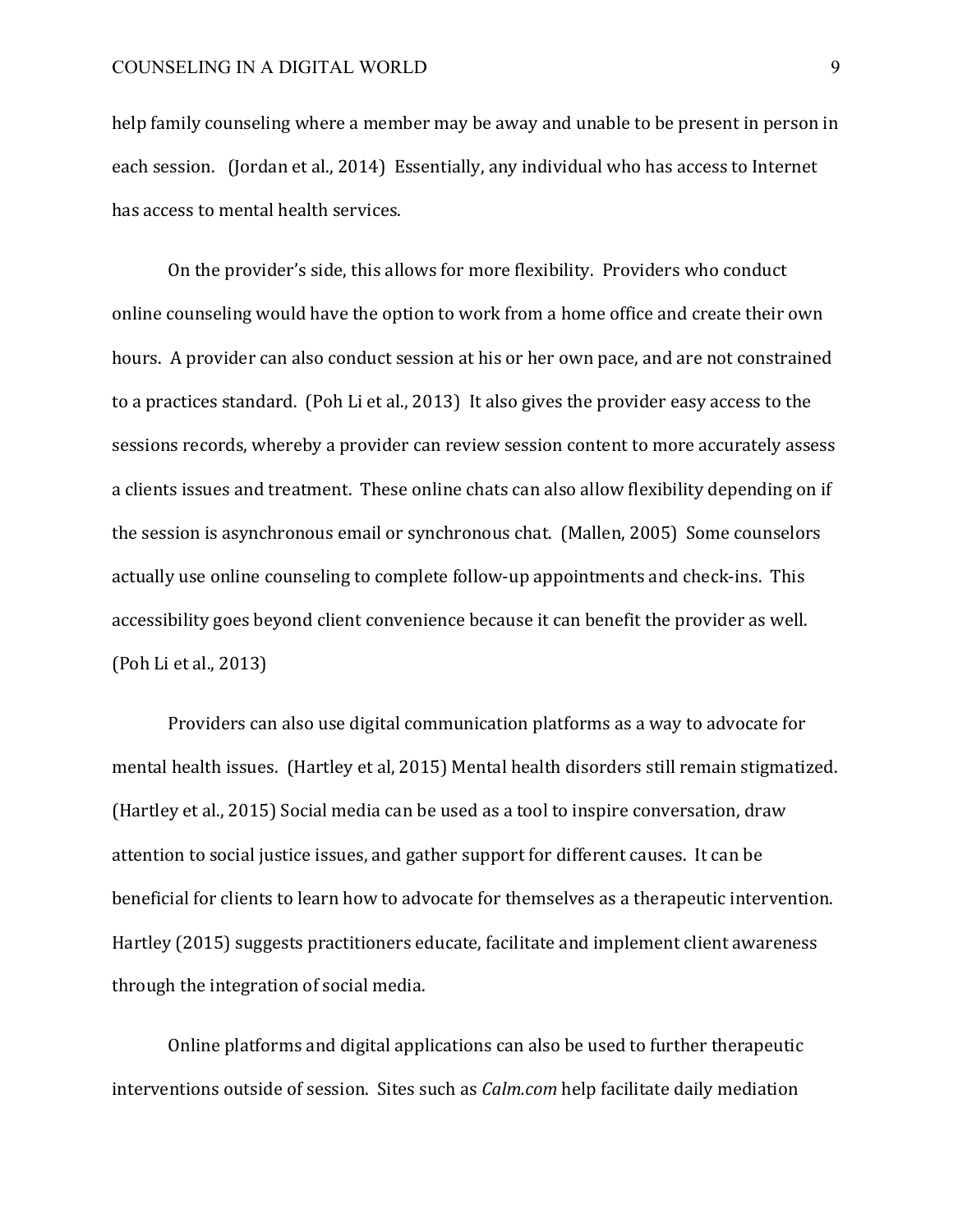right from an individuals phone or computer. *Mindshift* give clients knowledge to practice strategies to deal with anxiety. There are also applications clients who are suicidal can use to lower their risk, cope, and find resources. These interventions and self-advocacy increase a clients' sense of self-worth and agency. (Hartley, 2015) While clients can learn to advocate for themselves, practitioners can also advocate for themselves through marketing on social media.

Social media platforms now have "pages" or advertisements related to the searches on an individual's computer that can also help market their services. (Chaudhuri, 2011) While this clearly shows the limitations of confidentiality, it also provides those who are looking for answers to their problems a place to seek help. Providers cannot only market their practices or services through any online platform, but also create their own website. Digital communication is key to marketing success, and if done right, can build relationships not only with clients, but also with other providers and resources. (Gagnon, 2015)

#### **Informed Consent**

To make online counseling work effectively and to reduce the ethical concerns and dilemmas listed above, providers must adjust their informed consent to accurately represent their practice. (Rummell, 2010) Like any counseling setting, the informed consent is the cornerstone in which a therapeutic relationship is built. Clients must know the limitations of therapy and confidentiality, and the nature of a counseling session. (DeMille, 2014) Counselors who plan to conduct online therapy must openly link their credentials and informed consent guidelines on their website. (Rummell, 2010)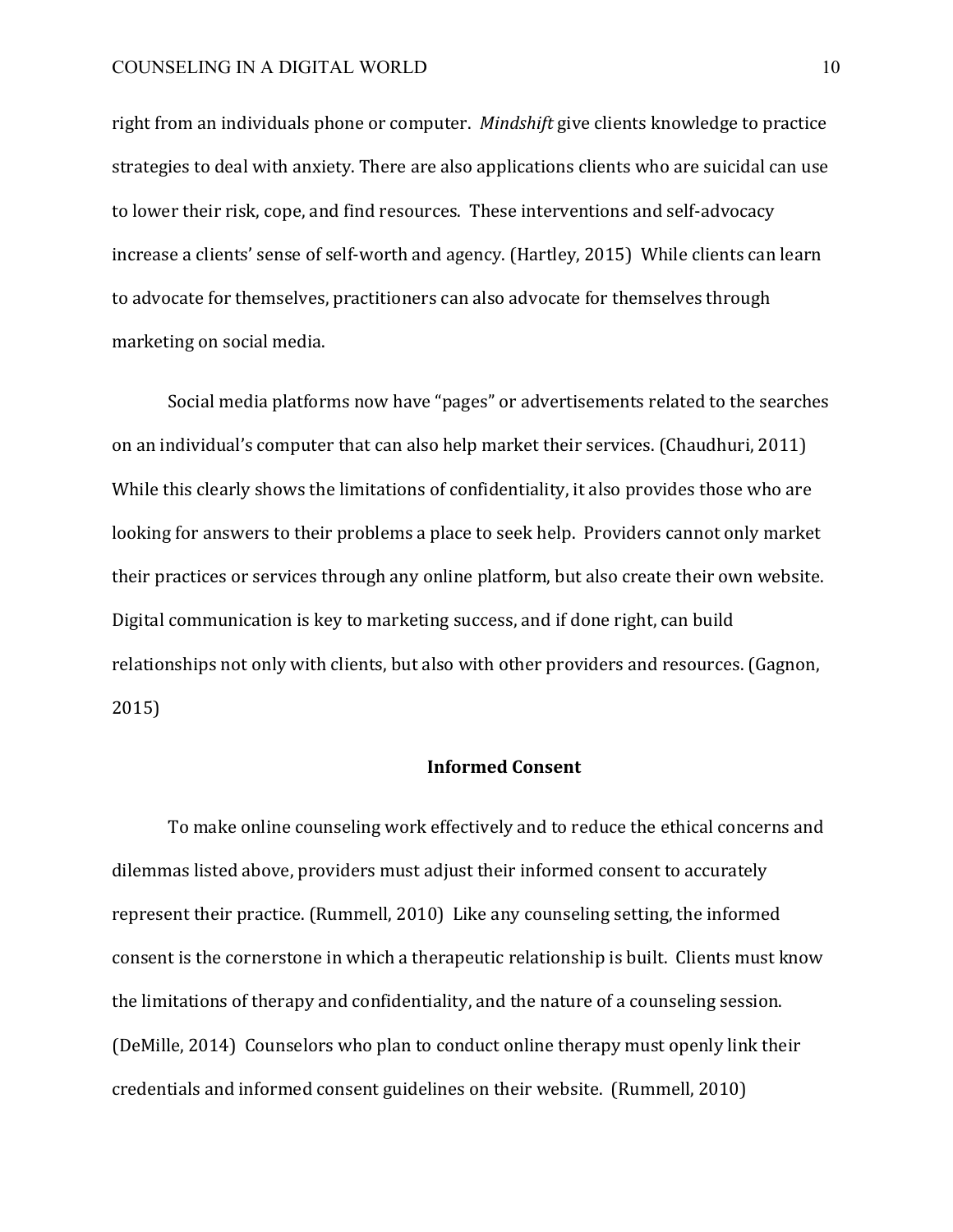One addition to the informed consent is the boundaries within the therapeutic relationship. A client must understand what is and isn't appropriate when it comes to contact via social media and other media platforms. (Speight, 2012) Clients should be made aware that they should not "friend" or "follow" their provider's personal social media account and if they choose to follow their professional account or page, what the limitations to confidentiality are. Providers should also inform clients that they themselves would not use social media or other platforms to look up their clients. (Kaplan et al., 2011)

Providers must also explicitly state what type of communication *is* okay such as email, text, or videoconferencing. The informed consent should include information on the security of the medium used and clients should once again be well aware of the limitations of confidentiality and understand the limitations of technology overall. (Reamer, 2013) Clients should have a complete understanding, once again, of the limitations of confidentiality when using these forms of digital communication. Along with this, clients need to be aware of what content should be shared if these forms are used. (Reamer, 2013) An example of this would be the use of email where clients can contact the provider for scheduling requests. (Pollock, 2006) Along with this communication, providers should share when they will be available to have contact and whom the clients should contact in case of an emergency or crisis situation. (Baker et al., 2011)

Providers must clearly state their policy on risk assessment and make sure the client understands the limitations of confidentiality of mandated reporting. Providers and clients must agree on a safety plan and emergency contacts. (Mallen et al., 2005) Providers should obtain a release of information from this contact and any other individual who may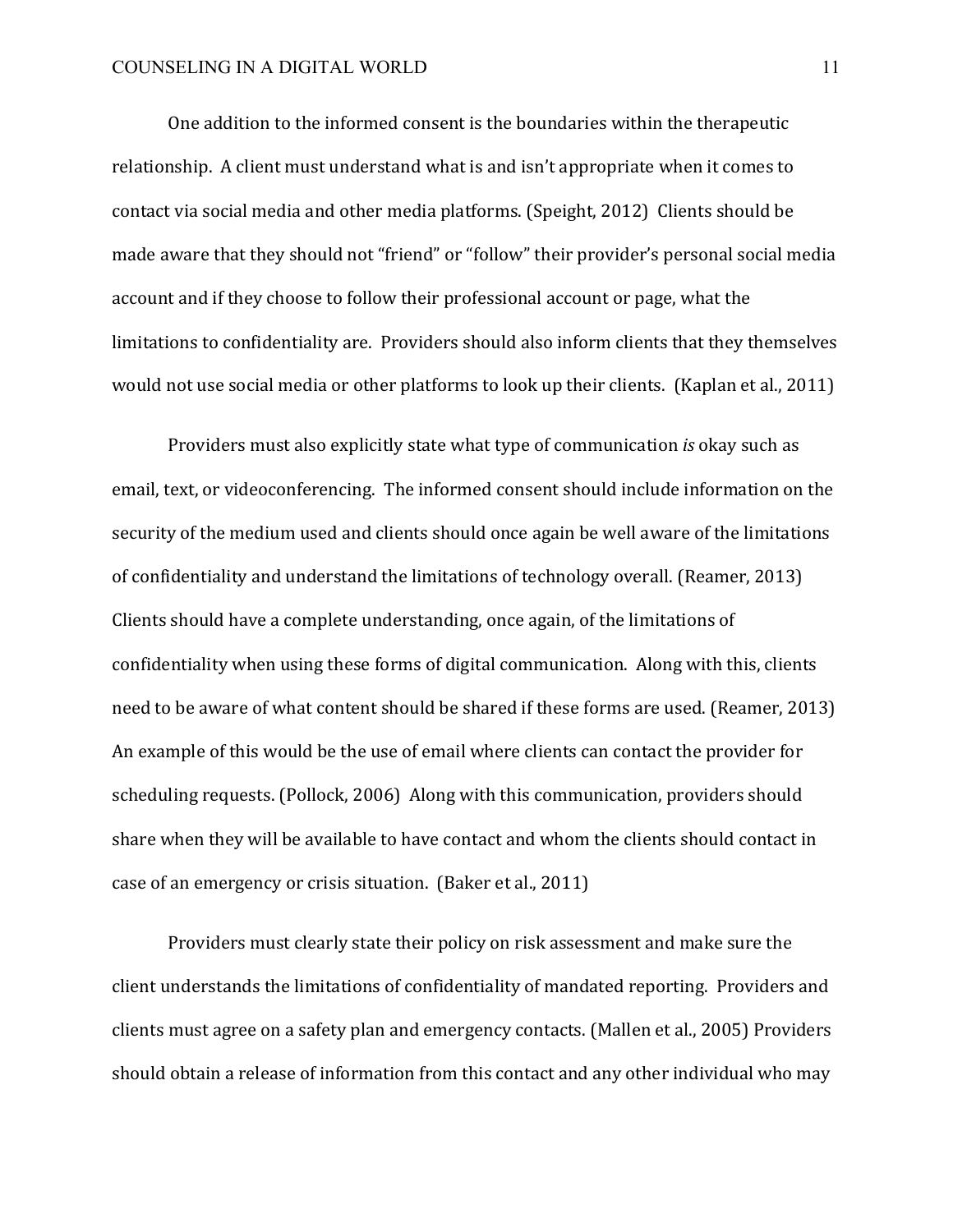need to be contacted in case of an emergency. (Poh Li et al., 2013) Providers should also clearly state and give clients resources for treatment centers and crisis hotlines. (Reamer, 2013) The client's well-being is at the utmost importance, and taking every precaution available will be beneficial on both ends.

Counselors also need to protect themselves as individuals and professionals. Providers should only use their professional name and credentials in the professional realm. (Rummell, 2010) This allows a distinct separation of identities. Providers should also keep up to date with privacy settings on not only his or her personal account, but also the professional account. (Kaplan et al., 2011) Providers should avoid using unprofessional language or emails on any platform, and should remember that the Internet, no matter how private the settings, is public. (Kaplan et al., 2011) Lastly, it is imperative that providers follow the guidelines or policy set forth by the agency they work for. (Gagnon, 2015) While this paper is a guide, each state and agency will have its own unique standards.

#### **Conclusion**

Digital communication is becoming more prominent each day. Services are utilizing online marketing techniques, self-help sites, and online communication to more effectively and efficiently serve the client. (Gagnon, 2015) While this world of digital communication is newer to the counseling profession, it will soon become common practice. Online communication comes with its ethical dilemmas and concerns, particularly in the area of confidentiality. Confidentiality is the cornerstone of what makes a therapeutic relationship work and must be maintained at all cost. (Kaplan et al., 2011) Client must be aware of the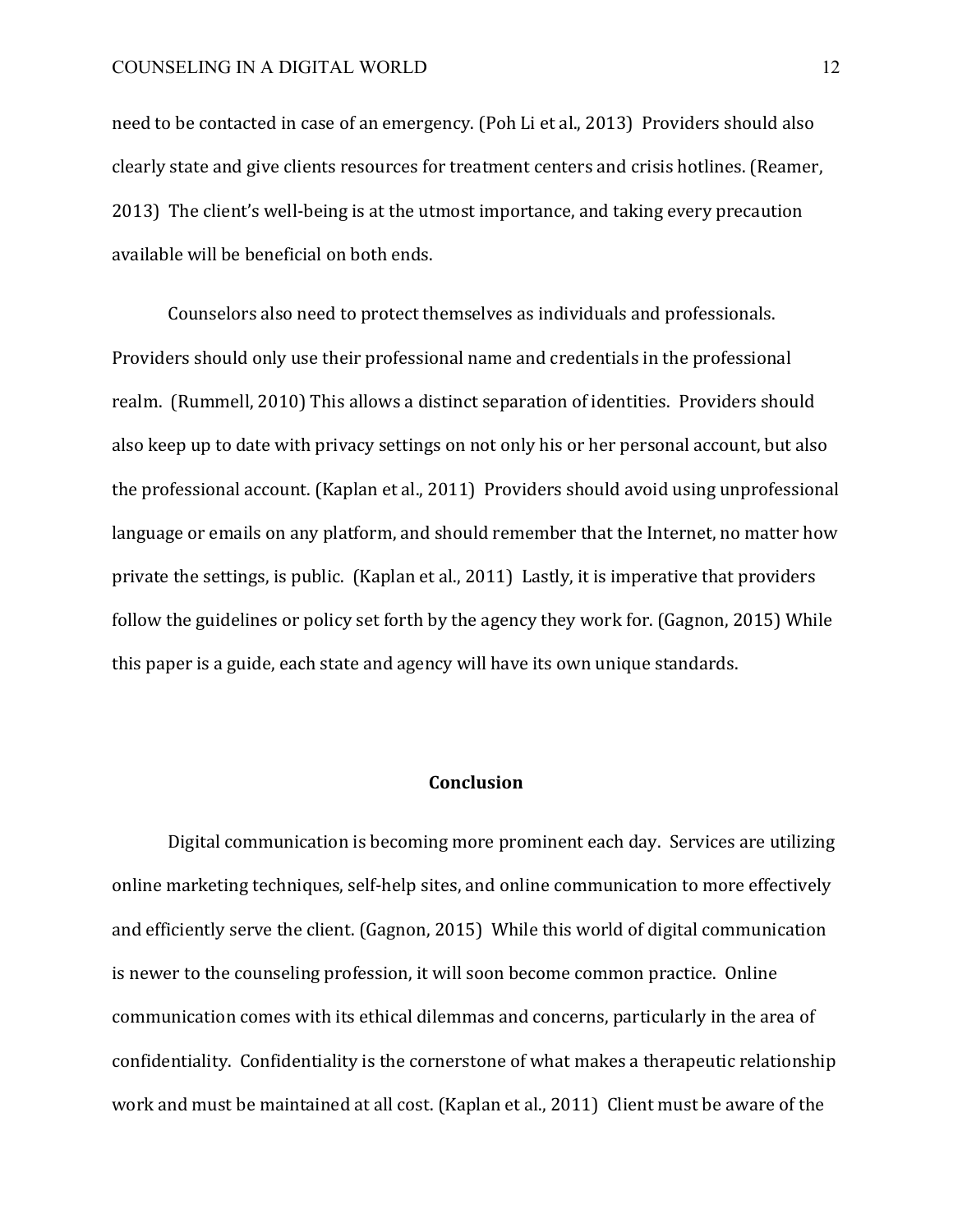limitations of online counseling and the problems that could arise through digital communication. While the disadvantages and problems can be clearly delineated, online counseling gives opportunity to those without access and give providers one more way to advocate for mental health. Future research on the topic will only further the ethical standards making online counseling part of the new standard. It will take clear boundaries and articulated informed consent to make this form of counseling work, but with the right research and knowledge, online counseling can help extend the range of mental health services.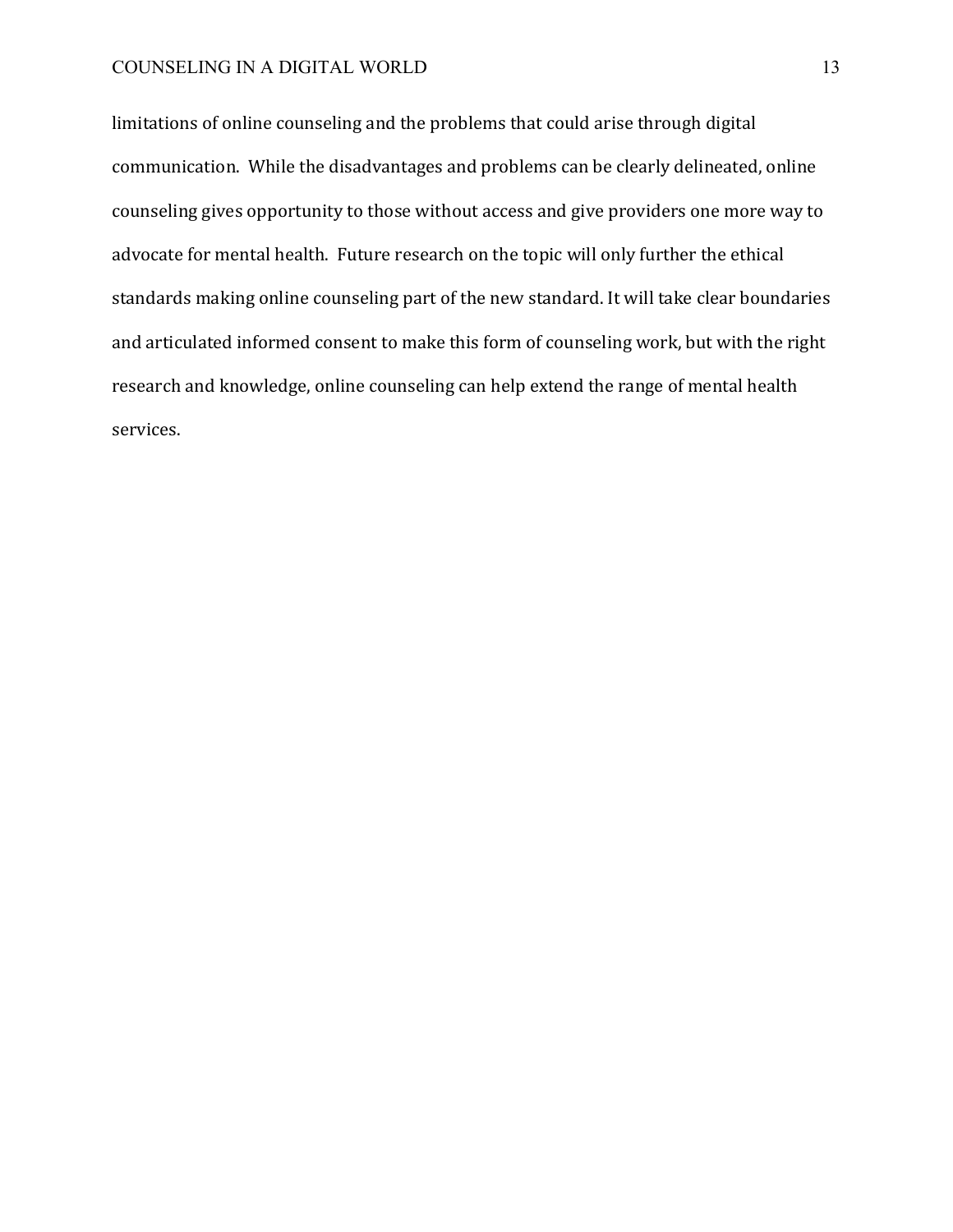## **Author's Note**

The world is ever evolving and technology is in constant growth. I find myself checking my texts and emails throughout the day as if I myself have been programmed. Communication has changed and it became evident when looking at the Twitter feed of my younger cousins and family friends. I soon became conflicted about my roles when reading messages or tweets of distress. Messages such as "I hate myself," "I have no friends," and "why am I even here" became worrisome for me to read. I questioned whether or not my response was from a clinical stance or a personal stance. Had I heard these statements in session, I may have done a risk assessment. However, these are personal, "in the moment" statements that seem to mean nothing 60 seconds later. What has happened to our communication and what is our responsibility?

This is what led me to pursue research in this area. Any individual working in the mental health field cannot stay ignorant to the evolution that communication is experiencing. Individuals who have been in the field for years need to understand how to utilize and adapt to technology. Incoming professionals, who grew alongside technology, need to understand the boundaries with using this medium.

While researching and writing this paper, I found myself assessing my own communication styles compared to those older than me. I wondered how messages I sent were being perceived by those who were reading it. These thoughts of mine came from a personal perspective, and through writing this paper, I was able to incorporate these thoughts into professional growth. I hope that others who read this paper are able to look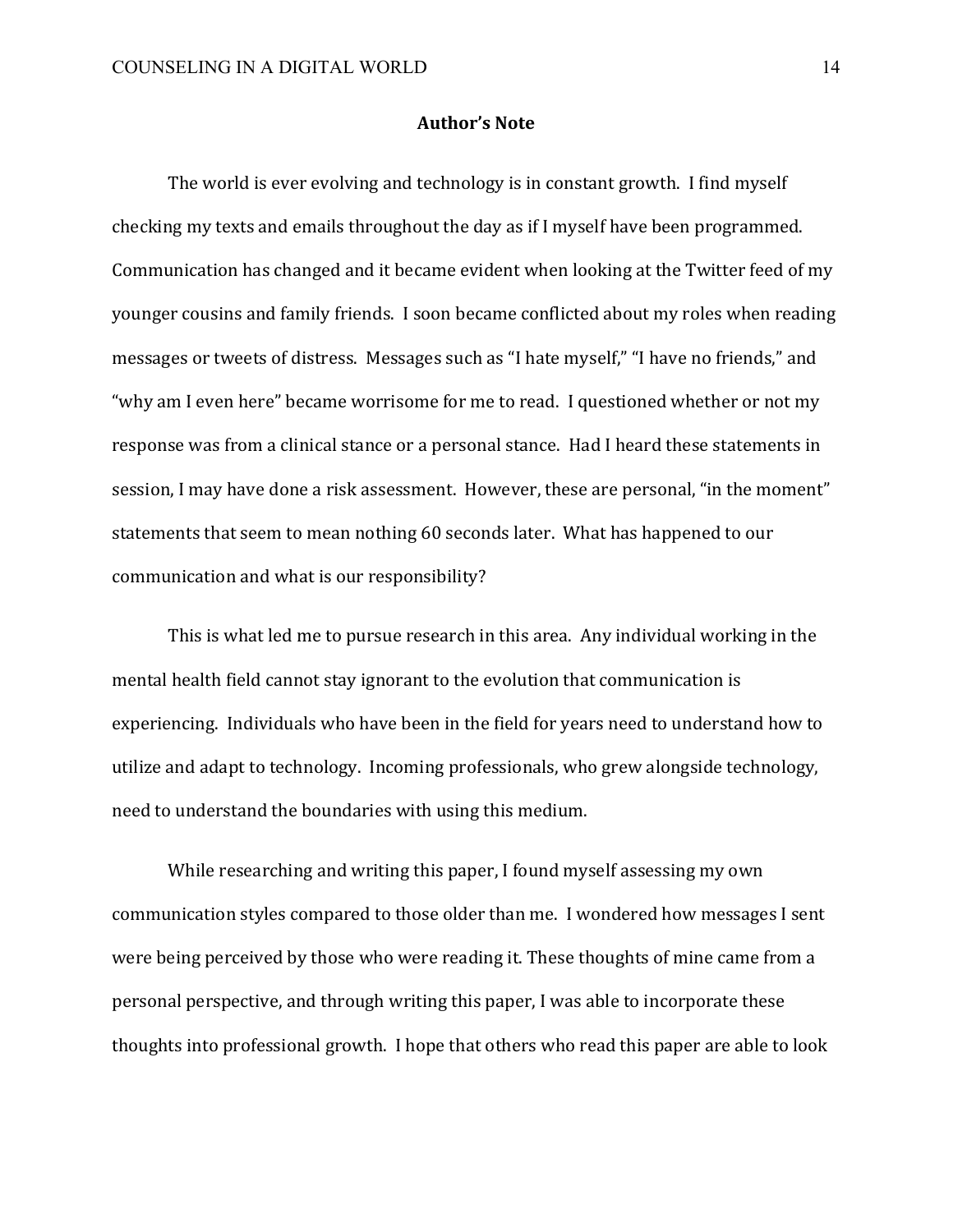at their own communication from both a personal and professional perspective and develop skills to use when counseling in the  $21^{st}$  century.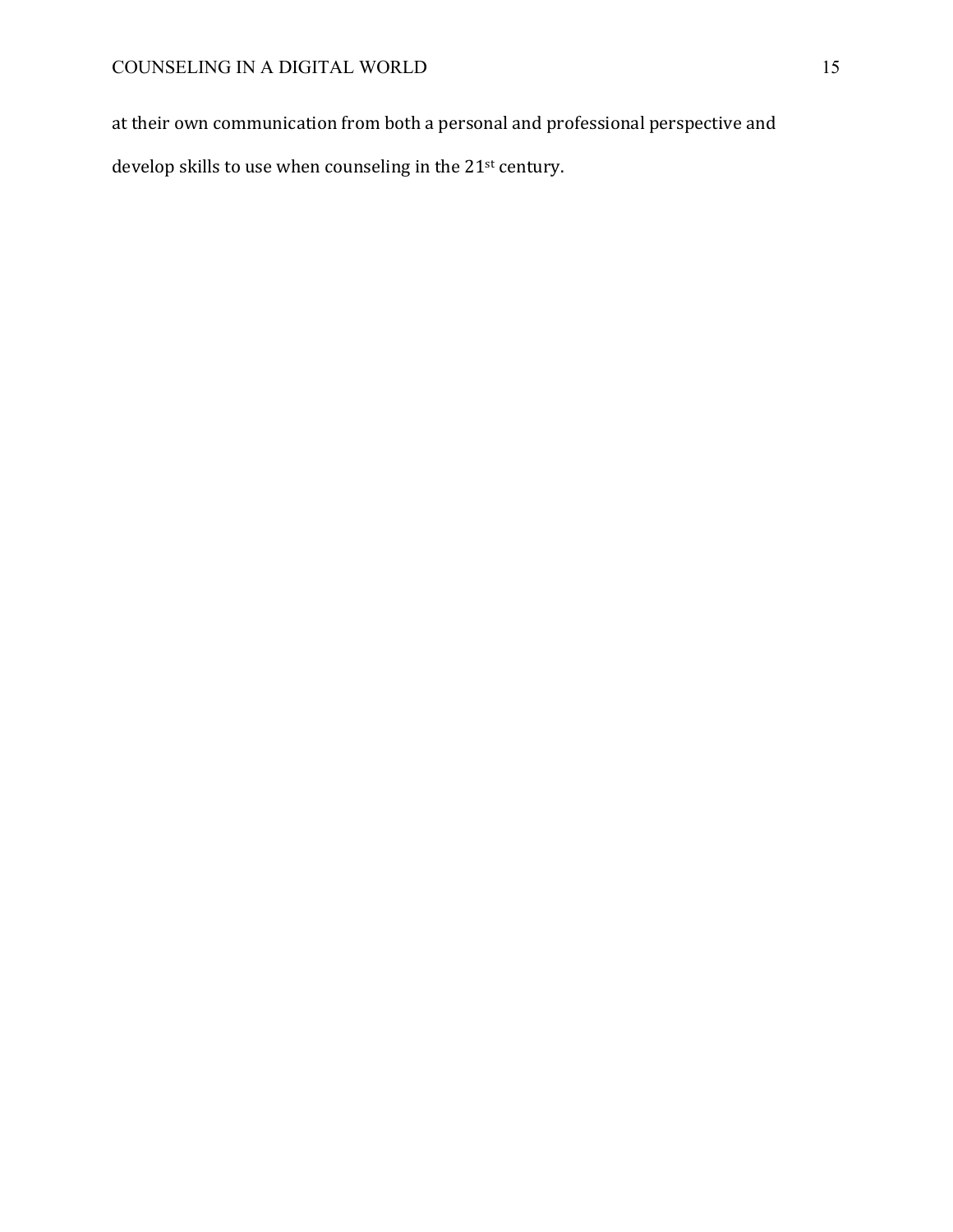#### **References**

- Baker, K. D., & Ray, M. (2011). Online counseling: the good, the bad, and the possibilities. *Counselling Psychology Quarterly, 24*(4), pp. 341-346.
- Bathje, G. J., Kim, E., Rau, E., Bassiouny, M. A., & Kim, T. (2014). Attitudes toward face-to-face and online counseling: roles of self-concealment, openness to experience, loss of face, stigma, and disclosure expectations among korean college students. *International Journal for the Advancement of Counseling, 36*(4), pp. 408-422.
- DeMille, S. M. (2014). A model for counseling ethics in the digital workplace. The Advocate *(American Mental Health Counselors Association), 37*(5), pp. 8.
- Dubois, D. (2004). Clinical and demographic features of the online counseling client population. *Counseling & Psychotherapy Research*, 4, pp. 18-22.
- Dunlop, Sally M., Eian More, and Daniel Romer. (2011) Where do youth learn about suicides on the internet, and what influence does this have on suicidal ideation? *Journal of Child Psychology & Psychiatry*, pp. 1073-1080.
- Fu, King-Wa, Yuen-Ying Chan, and Paul S. F. Yip. (2009). Testing a theoretical model based on social cognitive theory for media influences on suicidal ideation: results from a panel study. Media *Psychology*, pp. 26-49.
- Gagnon, K., & Sabus, C. (2015). Professionalism in a digital age: opportunities and considerations for using social media in health care. *Physical Therapy*, 95(3), pp. 406.
- Haherstroh, S. (2009). Strategies and resources for conducting online counseling. *Journal of Professional Counseling, Practice, Theory, & Research, 37*(2), pp. 1.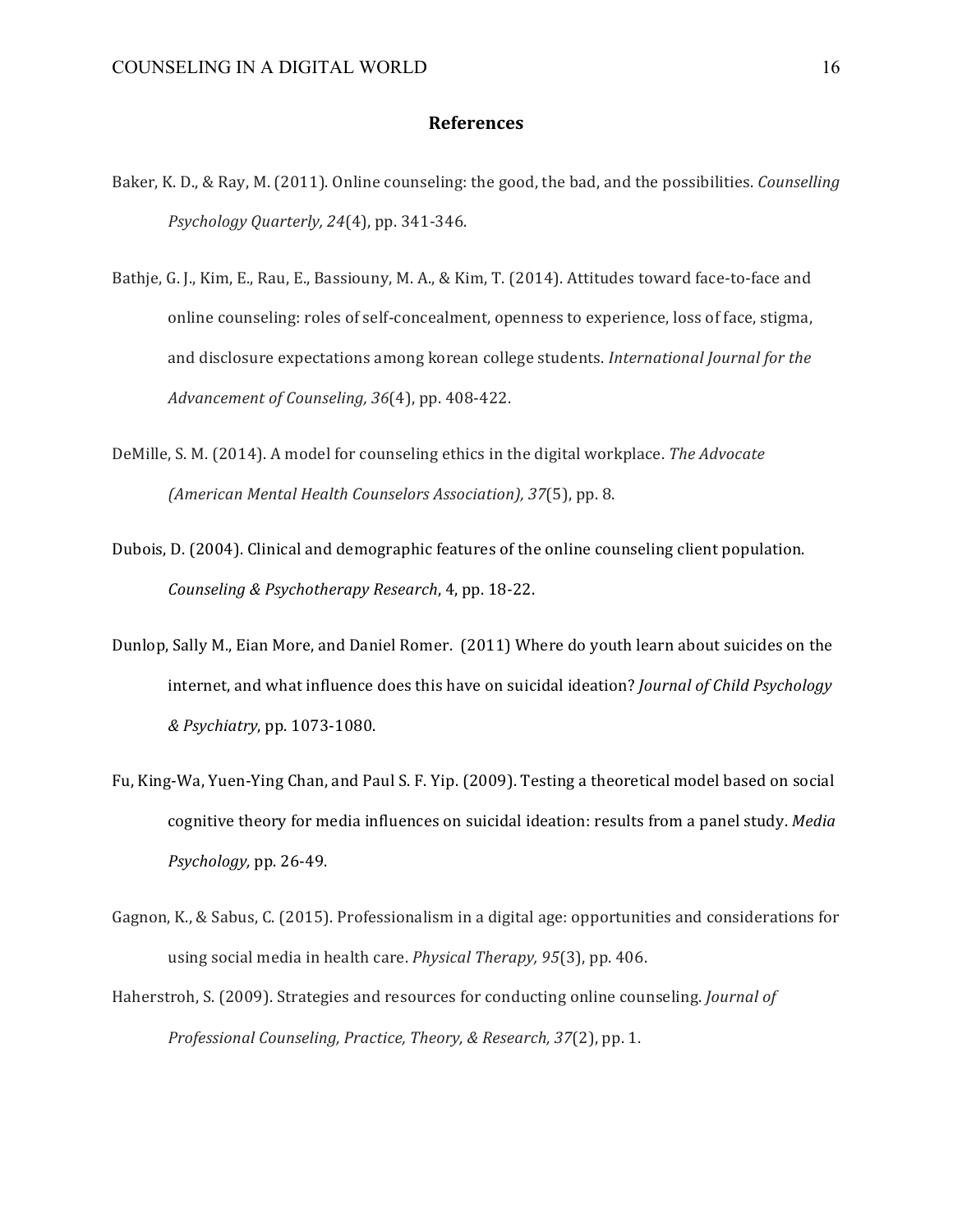- Houwen, F. v. d., & Stommel, W. (2014). Complaining and the management of "face" in online counseling. *Qualitative Health Research, 24*(2), pp. 183-193.
- Isaacs, David. (2014) Social media and communication. *Journal of Pediatrics & Child Health*, pp. 421- 22
- Kaplan, David M., Michelle E. Wade, John A. Conteh, and Erin T. Martz. (2011). Legal and ethical issues surrounding the use of social media in counseling. *Counseling and Human Development*.
- Lazuras, L., & Dokou, A. (2016). Mental health professionals' acceptance of online counseling. *Technology in Society, 44*, pp. 10-14.
- Lloyd, B. T. (2002). A conceptual framework for examining adolescent identity, media influence, and social development. *Review of General Psychology*, 6(1), pp. 73-91.
- Mallen, M. J., Vogel, D. L., & Rochlen, A. B. (2005). The practical aspects of online counseling: ethics, training, technology, and competency. *The Counseling Psychologist*, 33(6), pp. 776-818.
- Mishna, F., Tufford, L., Cook, C., & Bogo, M. (2013). Research note--a pilot cyber counseling course in a graduate social work program. *Journal of Social Work Education, 49*(3), pp. 515-524.
- Poh Li, lau, Rafidah Aga Mohd Jaladin, and Haslee Sharil Abdullah. (2013). Understanding the two sides of online counseling and their ethical and legal ramifications. *Procedia - Social and Behavioral Sciences* 103, pp. 1243-1251.
- Pollock, S. L. (2006). Internet Counseling and Its Feasibility for Marriage and Family Counseling. *The Family Journal, 14*(1), pp. 65-70.